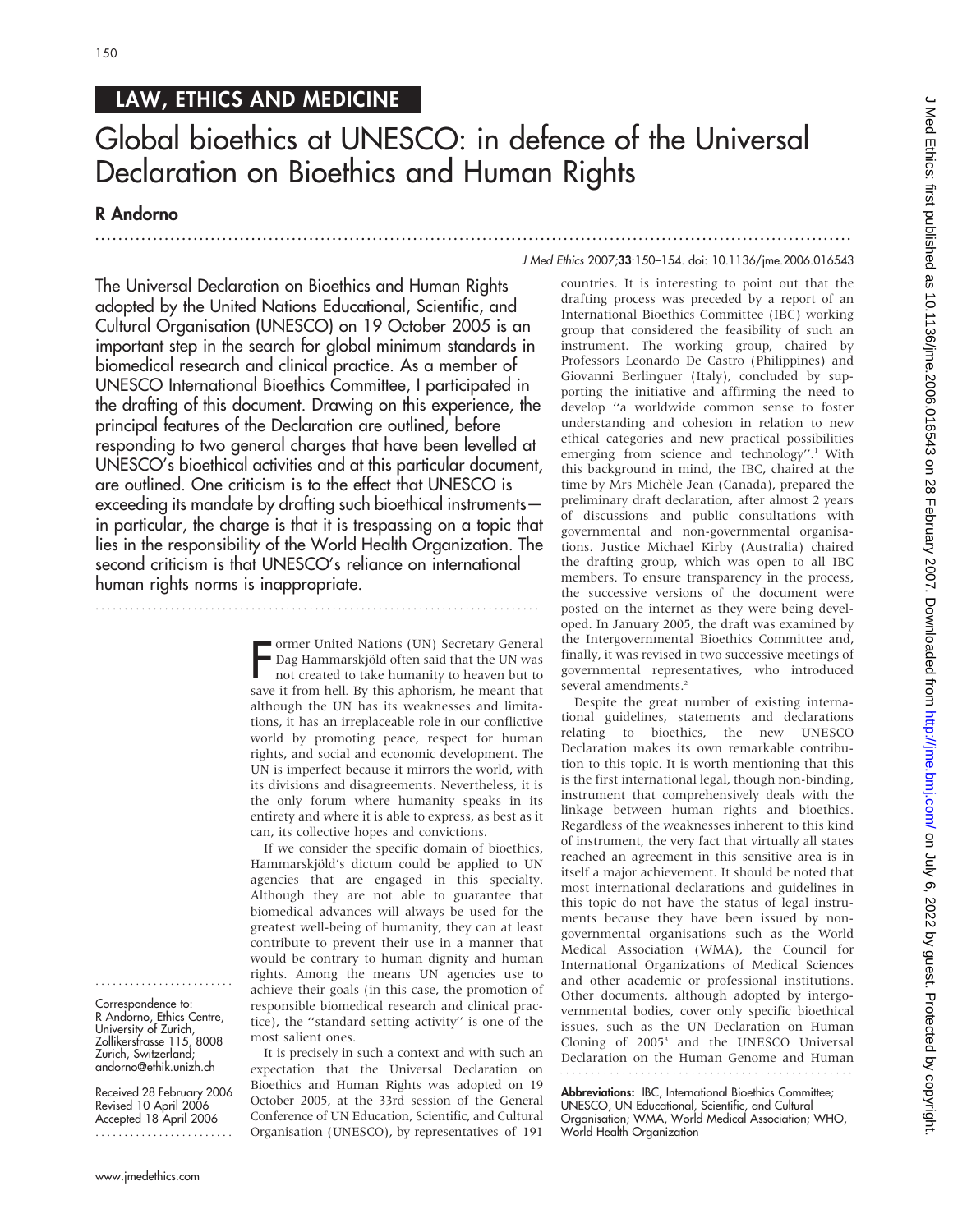Rights of 1997, or are regional but not global instruments, such as the European Convention on Human Rights and Biomedicine of 1997.

It is important to indicate that the Declaration includes in its section II important substantive principles relating to bioethics, such as:

- Respect for human dignity and human rights (Article 3.1)
- Priority of the individual's interests and welfare over the sole interest of science or society (Article 3.2)
- Beneficence and non-maleficence (Article 4)
- Autonomy (Article 5)
- $\bullet$  Informed consent (Article 6)
- Protection of persons unable to consent (Article 7)
- Special attention to vulnerable persons (Article 8)
- Privacy and confidentiality (Article 9)
- Equality, justice and equity (Article 10)
- Non-discrimination and non-stigmatisation (Article 11)
- Respect for cultural diversity and pluralism (Article 12)
- Solidarity and cooperation (Article 13)
- Access to healthcare and essential medicines (Article 14)
- Benefit sharing (Article 15)
- Protection of future generations (Article 16)
- Protection of the environment, the biosphere and biodiversity (Article 17).

Section III (''Application of the principles'') is devoted to principles of a more procedural nature such as:

- The requirement for professionalism, honesty, integrity and transparency in the decision-making process regarding bioethical issues (Article 18)
- The need to establish independent, multidisciplinary and pluralist ethics committees (Article 19)
- The call for an appropriate risk assessment and management in the biomedical field (Article 20)
- N The need for justice in transnational research (Article 21).

### THREE BASIC FEATURES OF THE DECLARATION

At this point, three basic features of the declaration should be emphasised.

Firstly, the principles it contains are formulated in very general terms; the declaration does not give almost any definition of their precise meaning (which are only provided, to some extent, by the explanatory memorandum that accompanied the preliminary draft declaration). This method, which may surprise some, is in fact a common practice in law, in conformity with the old maxim ''Omnis definitio in jure periculosa est''. (Every definition in law is perilous.) Except for very technical terms, lawmakers normally prefer not to define precisely most of the words they use. Rather, they tend to leave that task to common understanding and, ultimately, to courts' interpretation, in order not to be constricted in advance by rigid definitions. In the case of the UNESCO Declaration, this strategy can also be explained for practical reasons, because it would have been impossible to reach a global agreement on the precise meaning of terms such as ''human dignity'', ''autonomy'', ''justice'', ''benefit'', ''harm'' or ''solidarity'', which have a long philosophical history and are, to some extent, conditioned by cultural factors. Thus, the generality in the formulation of the principles can ultimately be justified by the need to find a balance between the universalism of some bioethical norms and the respect for cultural diversity.

A second feature of the declaration relates to the nature of UNESCO itself as an intergovernmental body. This should not be forgotten because it would be a mistake to assess with purely academic criteria an instrument such as the declaration, which is not the exclusive product of academic work, but rather a kind of compromise between a theoretical conceptualisation made by experts and what is practically achievable given the political choices of governments. We need to keep in mind that governments, not independent experts, have the last word in every declaration or convention issued by UN agencies. This is not to say that the quality of such instruments is necessarily affected negatively by the requirements of governments. It is true that the IBC draft was more precise on several points than the version adopted by governmental representatives, as Justice Kirby himself has admitted.<sup>4</sup> Personally, I regret for instance that the recognition of the precautionary principle as a risk management tool for public health purposes has been removed from the final version of the document. On the other hand, I acknowledge that some of the amendments introduced by governmental representatives really enhanced the declaration, such as the more detailed provision regarding research on people unable to consent (Article 7) and the reference to human vulnerability (Article 8). What I intend to argue here is that the approach to bioethics followed by international instruments such as the new declaration is not only an academic but also a political one, and therefore must be assessed with different, broader criteria.

A third important characteristic of the declaration is its nonbinding nature. Like any declaration adopted by UN agencies, the new UNESCO document makes up part of the so-called soft law instruments—that is, instruments that are weaker than conventions because they are not intended to oblige states to enact enforceable rules inspired by the common standards, but to encourage them to do so. This procedure permits states to take on commitments they otherwise would not have taken, because they assume just political obligations that are not legally binding. Furthermore, soft law instruments present the advantage of permitting countries to gradually become familiar with the proposed standards before they are confronted with the adoption of enforceable rules or with the development of a binding instrument—that is, a convention.<sup>5</sup> In addition, it is helpful to remember that, if the same non-binding standards are reaffirmed in successive declarations, in the course of time they may become binding rules, in the form of customary law and jurisprudential criteria, as it happened with the Universal Declaration of Human Rights of 1948.<sup>6</sup>

## UNESCO'S INVOLVEMENT IN BIOETHICS

The following sections of this paper will focus on two serious criticisms that have been levelled against the new declaration. The most fundamental one is the involvement of UNESCO itself in bioethics. The other one relates to the use of a human rights framework to achieve common standards in this discipline.

Regarding the first charge, it has been advanced that UNESCO would be in an ''obvious attempt at meddling in the professional domain of another UN agency, WHO'' and that ''it is entirely unclear why UNESCO should concern itself with such a matter".<sup>7</sup> Similarly, it has been argued that "UNESCO is clearly overstepping its mandate and encroaching on that of the World Health Organization (WHO)".<sup>8</sup>

In response to these objections, it should be noted, first of all, that a clear-cut division of competences between UN agencies is not always as simple as it may seem at first glance, especially in issues that are at the intersection of different disciplines. Secondly, what is really unclear is why the only UN agency specialised in sciences (both natural and human sciences) and having served for decades as a forum for philosophical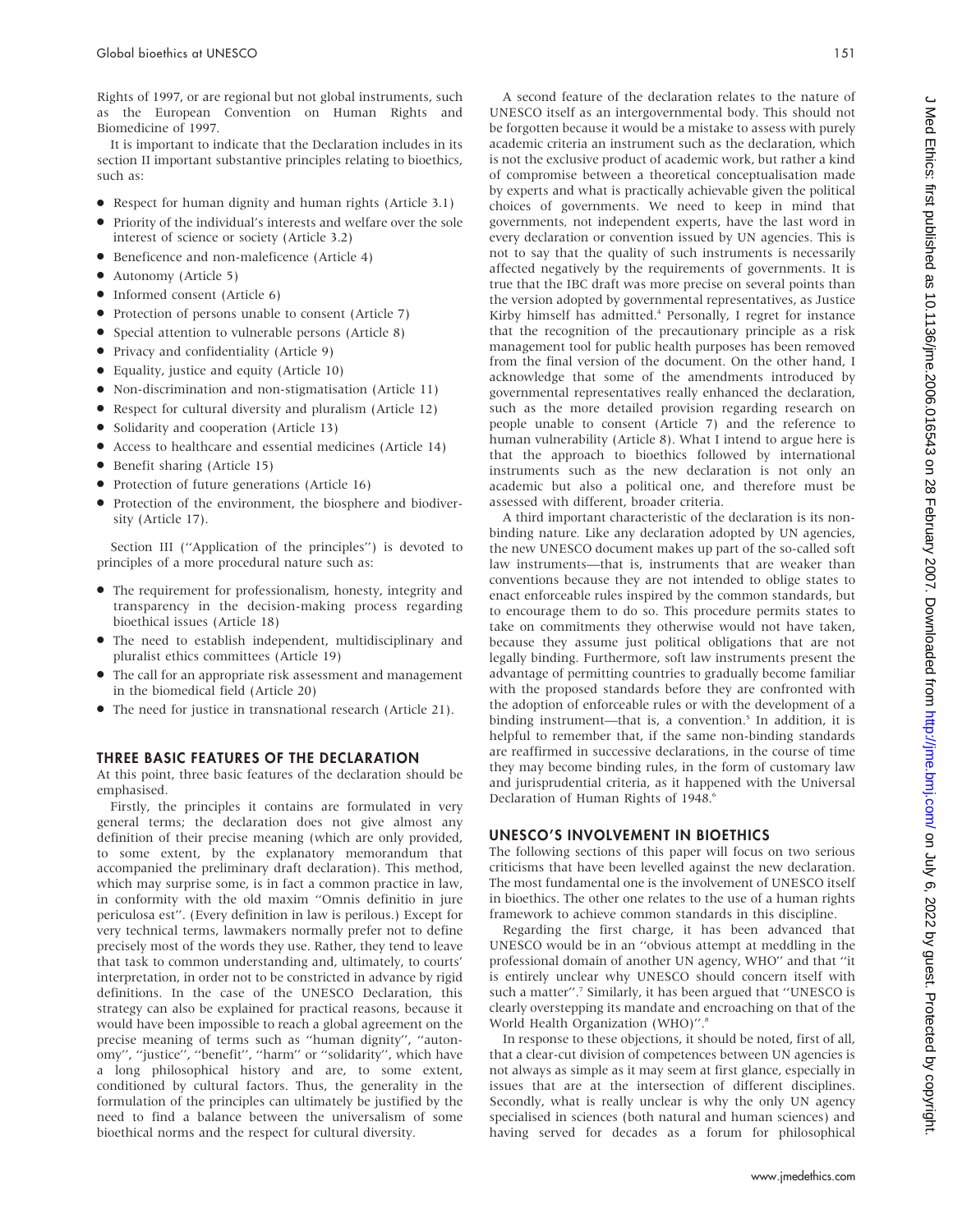discussion on cross-cultural issues would be excluded from making any contribution to the normative guidance for life sciences. It is helpful to remember here that the purpose of UNESCO is, according to its Constitution, to promote ''collaboration among nations through education, science and culture in order to further universal respect for justice, for the rule of law and for the human rights and fundamental freedoms".<sup>9</sup> Is it really then surprising that an organisation with such a mission may be interested in the establishment of some common standards for bioethics?

In addition, it is noteworthy that, since its foundation in the aftermath of the Second World War, UNESCO has been associated in the preparation of some 28 international conventions, 12 declarations and about 31 recommendations, including the Convention against Discrimination in Education (1960), the Universal Copyright Convention (1971), the Convention concerning the Protection of the World Cultural and Natural Heritage (1972), the Declaration on Principles of International Cultural Cooperation (1966), the Declaration on Race and Racial Prejudice (1978), the Declaration on the Responsibilities of the Present Generations Towards Future Generations (1997), the Recommendation on the Status of Scientific Researchers (1974), the Recommendation concerning the International Standardization of Statistics on Science and Technology (1978) and, more recently, the Convention on the Protection and Promotion of the Diversity of Cultural Expressions (2005). Why could the international community not take advantage of this long experience regarding sciences, its cross-cultural effect and its significance for human rights to set up global bioethical standards?

This is especially to be considered when one reflects on the fact that the UNESCO's strong involvement in bioethics is not new. It dates back at least to 1993, when the IBC was established on the initiative of Dr Federico Mayor, Director-General of the organisation at that time. The first task of the Committee was the preparation of the preliminary draft of the Universal Declaration on the Human Genome and Human Rights, adopted in 1997. Thereafter, the IBC worked on the drafting of the International Declaration on Human Genetic Data, finalised in 2003. Additionally, since its creation, the IBC produced about 14 reports on various bioethical issues such as genetic counselling, ethics and neurosciences, confidentiality and genetic data, embryonic stem cells, ethics of intellectual property and genomics, and pre-implantation genetic diagnosis and germ-line interventions. In light of this, the question is: Are there many other global intergovernmental organisations that could claim the same level of experience at the intersection of sciences, ethics and human rights? The answer, at least at this stage, seems to be "no".<sup>10 11</sup>

In reality, a conflict of competence between two or more UN agencies interested in this matter would be as absurd as a dispute between a philosopher and a doctor over the ''ownership'' of bioethics. Of course, bioethics does not belong in exclusivity to any of them. As it is by its very nature an interdisciplinary specialty, all related professions (and likewise, all related UN bodies) have the right—and the duty—to make their specific contribution to this emerging and complex domain. It is noteworthy that, in fact, UN agencies have already recognised their mutual interest in this matter and, on this ground, have established in 2003 the UN Inter-Agency Committee on Bioethics with the task of improving the coordination of activities in this area.

Concerning the WHO, there is no doubt that, as it is the specialised UN agency for health, it is to have a major role in the standard-setting activities in biomedical sciences. Nevertheless, as some experts have pointed out, clearly, WHO cannot manage this task alone, for the following reasons:

- The field is growing, rapidly encompassing more diverse and complex concerns, due to its interdisciplinary nature.
- N WHO has very limited experience in international health lawmaking.
- Such a task would deplete the organisation's limited resources and undermine its ability to fulfill its wellestablished and essential international health functions.
- Member states are highly unlikely to limit their autonomy and freedom by granting to WHO alone such an expansive new mandate.
- Decentralisation of the international lawmaking enterprise presents great advantages that cannot be ignored.<sup>12</sup>

Furthermore, beyond the fact that UNESCO and WHO are, after all, composed of the same member states, there is a more substantial reason for favouring simultaneous participation of both UN agencies in the topic of bioethics: their standardsetting activities operate at different levels. While UNESCO tends to produce general normative frameworks of a predominantly philosophical and legal nature, WHO's guidelines are usually more technical and focused on specific health-related issues. Therefore, as the approach followed by both organisations is different, their respective engagement in this matter can perfectly coexist. Moreover, it is to be hoped that sincere efforts will be made to stimulate greater cooperation between both UN agencies, which could be extremely fruitful given their complementary expertise in this domain.

## USE OF A HUMAN RIGHTS FRAMEWORK

Another criticism of the UNESCO declaration relates to the use of a human rights framework. It has been reasoned that ''human dignity and human rights, both strong features of European enlightenment philosophy, pervades this Declaration'' and that UNESCO ''chose an ideological framework (human rights) that does not feature particularly prominently in professional bioethical analyses''.5

In my opinion, these objections are misplaced. It is true that the current notion of human rights has its immediate origins in the insights of the European enlightenment philosophers. But this historical circumstance is not a good enough reason to discard the idea that human beings have inherent rights, just as it would not be enough to argue that Mozart or Bach were Europeans to deny the extraordinary beauty of their works. The relevant question is whether the notion that every human being has an inherent dignity and inherent rights makes sense, no matter where this idea comes from. My personal view on this is that the current widespread conviction that people have unconditional rights simply by virtue of their humanity is one of the major achievements of human civilisation, much more important than any scientific or technical development.

This does not mean to ignore the fact that in many Western nations there has been an excessive emphasis on rights and freedoms for the individual, sometimes to the detriment of family and community values, which are of paramount importance to most non-Western societies. Neither does it mean to disregard the great philosophical discussion on whether, or how, the recognition of universal human rights can be conciliated with cultural diversity. However, the truth is that today these controversies have lost much of their practical significance—firstly, because of the increasing number of non-Western states that are party to international human rights treaties; secondly, because human rights emerge from international law instruments with sufficient flexibility to be compatible with full respect for cultural diversity. Far from imposing one cultural standard, human rights instruments set up a minimum protection necessary for human dignity.<sup>12 13</sup>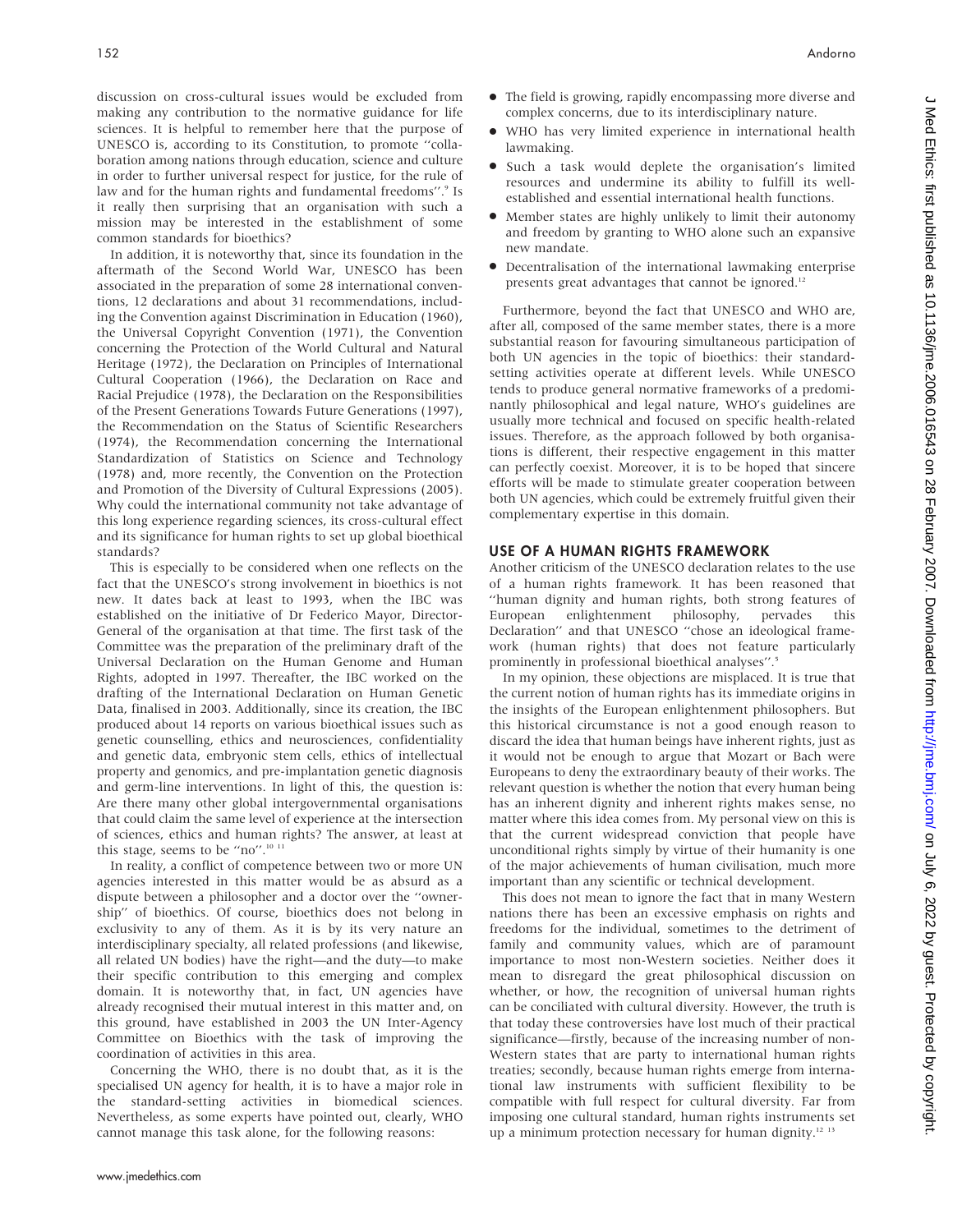It has to be noted that, paradoxically, some of the most severe criticisms of the universality of human rights come from Western scholars. According to Amartya Sen,<sup>15</sup> these views are often based on a misconception of non-Western (largely Asian) societies, as if people in these countries had little or no interest in their rights and were only concerned with issues of social order and discipline (misconception which is of course well exploited by authoritarian regimes …). In this connection, it is revealing that the only two papers written by non-Western authors that appear in a journal special issue on the declaration openly contradict the pessimistic view of the journal editorial and have a favourable opinion of the human rights approach adopted by UNESCO.<sup>16</sup> <sup>17</sup> One of these papers<sup>17</sup> even argues that the universality of the principles of human dignity and human rights … is not emphasised enough by the Declaration!

Furthermore, the objection that the bioethical discourse is alien to a human rights approach is simply contrary to the facts: many, if not most, international policy documents relating to bioethics issued during the past two decades are framed on a rights-based approach and attach utmost importance to the notion of human dignity. A paradigmatic example in this respect is the Council of Europe's Convention on Human Rights and Biomedicine ("Oviedo Convention").<sup>18</sup> Nevertheless, this is not an exclusive feature of Western instruments. Indeed, about 200 worldwide declarations, guidelines, recommendations, opinions and codes relating to bioethics adopted by very different institutions could be cited in support of this assertion.<sup>19</sup> For illustrative purposes, a few examples can be mentioned. Firstly, the famous WMA Declaration of Helsinki on Research Involving Human Subjects (1964/2000),<sup>20</sup> which refers in explicit terms to the rights of participants (paragraphs 8, 21 and 22) and regards the protection of human dignity of research subjects as the first basic principle for medical research, along with respect for their life, health and privacy (paragraph 10).<sup>21</sup> Secondly, the UN Commission on Human Rights Resolution 2003/69 of 25 April 2003 entitled ''Human rights and bioethics",<sup>22</sup> which strongly insists on the need to ensure the protection of human rights in this field and makes a recurring appeal to the ''dignity of the human being''. Thirdly, the various statements of the ethics committee of the Human Genome Organisation (HUGO),<sup>23</sup> which emphasise the need to ''adhere to international norms of human rights'' and to accept and uphold ''human dignity and freedom''.24

Why this reliance on human rights to set up global bioethical standards?

The first obvious reason is that, as biomedical activities deal with the most basic human prerogatives such as the right to life and to physical integrity, it is perfectly sound to have recourse to the umbrella of international human rights law to ensure their protection. Despite all its weaknesses, the existing human rights system, with its extensive body of international standards and wide range of mechanisms, represents a considerable achievement of our time. This is why it would be strange that a human rights framework could not be used to protect people from harm in the biomedical specialty.

A more practical reason for this phenomenon is that ''there are few mechanisms available other than human rights to function as a global ethical foundation, a Weltethik".<sup>25</sup> In other words, ''the human rights framework provides a more useful approach for analysing and responding to modern public health challenges than any framework thus far available within the biomedical tradition".<sup>26</sup>

Regarding the idea of human dignity, it can be said that, far from being a useless notion as some have argued,<sup>27</sup> it has a key role in international bioethics by providing the ultimate rationale for the norms relating to this discipline.<sup>28</sup> Certainly, the appeal to human dignity in international law is neither new

nor specific to instruments dealing with biomedical issues. On the contrary, this notion is at the cornerstone of the universal human rights movement that emerged after the Second World War. However, recent international biolaw instruments emphasise the importance of human dignity in a more powerful way than traditional human rights law. Indeed, the contrast between the background role assigned to human dignity in international human rights instruments and the foreground role assigned to it in international biolaw could not be more impressive.<sup>29</sup>

The UNESCO Declaration<sup>2</sup> inscribes itself in this trend when it places at the top of its principles that of ''human dignity, human rights and fundamental freedoms'' (Article 3.1). Similarly, when it provides that ''the interests and welfare of the individual should have priority over the sole interest of science or society'' (Article 3.2). This provision of Article 3.2, which has surprisingly also been criticised,<sup>7</sup> is in fact included, with almost the same wording, in several international documents relating to bioethics, such as the WMA Declaration of Helsinki (Article 5),<sup>18</sup> the European Convention on Human Rights and Biomedicine (Article 2) and the UNESCO Declaration on the Human Genome and Human Rights (Article 10). Through this provision, the new UNESCO Declaration sought to emphasise a direct corollary of the principle of human dignity: that people should not simply become instruments for the benefit of science, because science is not an absolute, but only a means at the service of the human person. It is indeed hard to see what other bioethical principle could be more fundamental than this one.

## **CONCLUSION**

The Universal Declaration on Bioethics and Human Rights is an important step in the search for global bioethical standards. Like any other international instrument of its kind, it is not free from shortcomings. However, in view of the sensitive nature of bioethical issues, the simple fact that virtually all states reached a comprehensive agreement in this discipline is in itself a major achievement. Certainly, most of the declaration's principles are not original; they are derived from several existing international documents. This is why the greatest merit of this instrument is to gather those principles and to integrate them into a human rights framework. In sum, the purpose of the declaration is not to invent new bioethical principles or to provide the definitive solution to the growing list of bioethical dilemmas. Its main goal is much more modest: to assemble some basic standards to help states in their efforts to promote responsible biomedical research and clinical practice, in conformity with the principles of international human rights law.

#### ACKNOWLEDGEMENTS

I thank Calum MacKellar for his useful comments and also both reviewers for their suggestions.

Competing interests: None.

## **REFERENCES**

- 1 **UNESCO IBC**. Report on the possibility of elaborating a universal instrument on bioethics, 13 June, 2003.
- 2 UNESCO 33rd General Conference, Paris, 19 October 2005. http:// www.UNESCO.org/bioethics (accessed 4 April 2006).
- 3 United Nations. Declaration on Human Cloning. GA Res 59/280 of 8 March 2005.
- 4 Kirby M. UNESCO and universal principles on bioethics: what's next? In: Twelfth session of the International Bioethics Committee (IBC), Abstracts or Texts of the<br>Presentations of Speakers. Paris: UNESCO, 2005, 9–19. http://<br>www.UNESCO.org/bioethics/ Then click on the link 'Twelfth session of the<br>Inter
- 5 Lenoir N, Mathieu B. Les normes internationales de la bioéthique. Paris: PUF, 1998.